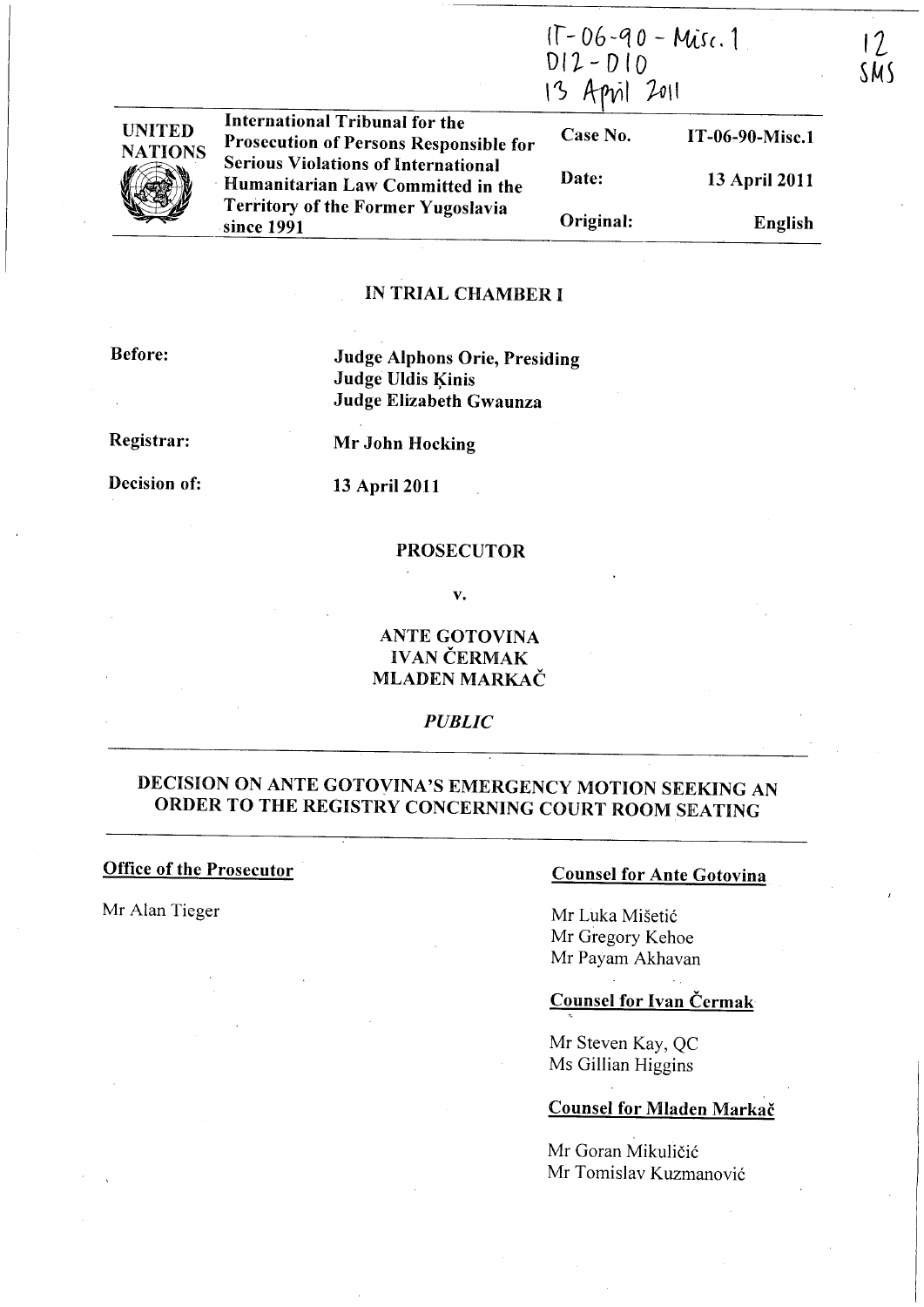#### PROCEDURAL BACKGROUND

1. On 14 March 2011, the Chamber announced that the pronouncement of the Judgement in this case take place on 15 April 2011 in Courtroom I.<sup>1</sup>

2. On 12 April 2011, the Gotovina Defence requested the Chamber to order the Registry to provide the Defence with the same number of seats in the Defence area of Courtroom I as is usually provided to the Defence  $(18 \text{ seats})^2$  In the alternative, it requested the Chamber to order the Registry to provide a reasoned explanation justifying the Registry's departure from established seating practices. $3$  The Gotovina Defence submitted that the Registry had "unilaterally and without explanation" decided to limit the number of seats in the Defence area to twelve.<sup>4</sup> It argued that its team consists of more than four members and that all team members should have the opportunity to sit in the courtroom and be present for the Judgement, which is the culmination of their many years of work on the "Gotovina case".<sup>5</sup> The Gotovina Defence further points to prior practice, specifically to hearings in this case, as well as the pronouncement of the Judgement in the *Haradinaj* case, when 18 seats were available to the Defence in Courtroom I. <sup>6</sup>

3. On the same day, after the Chamber had sought further information on the matter through an informal communication, the Registry filed an internal memorandum providing an explanation for its decision to limit the number of seats in Courtroom I for the pronouncement of the Judgement on 15 April 2011.<sup>7</sup> It argued that following the pronouncement of the Haradinaj judgement, due to security considerations, certain restrictions, including in relation to seating availability, were necessary during special hearings.<sup>8</sup>

<sup>1</sup> Scheduling Order for Pronouncement of Judgement, 14 March 2011.

<sup>2</sup> Ante Gotovina's Emergency Motion Seeking an Order to the Registry Concerning Courtroom Seating, 12 April 2011 ("Motion"), paras I, 6.

<sup>3</sup> Motion, para. 6.

<sup>4</sup> Motion, para. 1.

5 Motion, para. 2, Confidential Annex A.

<sup>6</sup> Motion, paras 3-6.

7 Additional Information in Relation to the Seating for Defence Allocated for the Judgement of Gotovina et al.,

12 April 2011 ("Registry Memo").

<sup>8</sup> Registry Memo, p. 1.

**11**